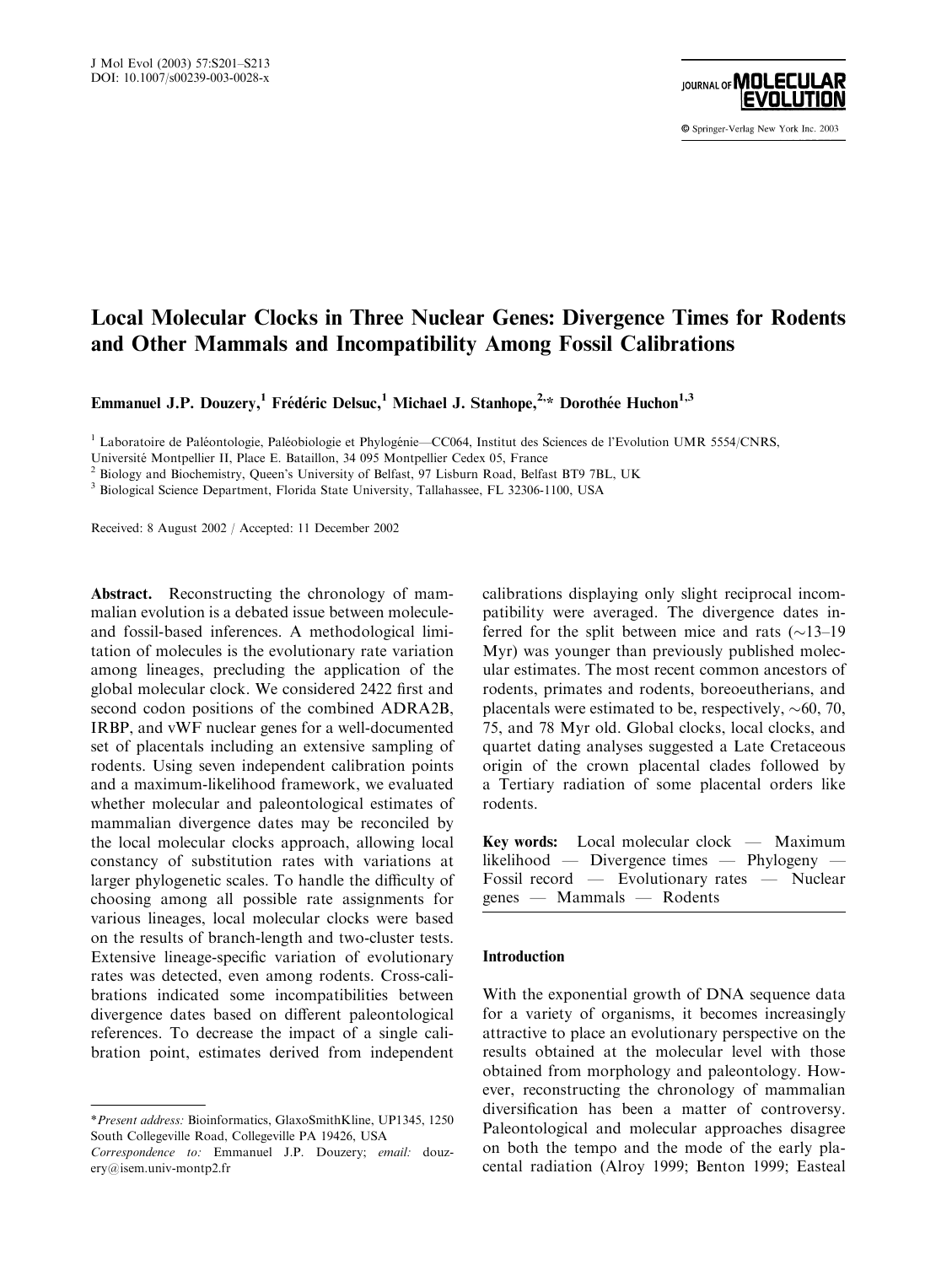1999). Fossil evidence indicates an explosive radiation of placental orders in the Paleocene some 65 million years (Myr) ago, just after the Cretaceous– Tertiary (K-T) limit. On the contrary, molecular clock approaches analyzing both mitochondrial and nuclear data support a Cretaceous origin and diversification of placentals.

Discrepancies between clocks and rocks might have their origin in the incompleteness of the fossil record or, possibly, in methodological shortcomings associated with the molecular approach. Several sources of error might affect the accuracy of divergence dates deduced from DNA and protein data: the number of sites analyzed (Bromham et al. 2000), the number of species considered and the topology of the reference phylogeny (Sanderson and Doyle 2001), and the molecular dating method (Rodriguez-Trelles et al. 2002). However, the most confounding and widespread cause is likely to be the variation of evolutionary rates, precluding the use of the global molecular clock concept (Zuckerkandl and Pauling 1965). In eukaryotic genes, lineage-specific substitution rate variations have been documented for protists (Philippe and Germot 2000), plants (Bousquet et al. 1992), fungi (Moncalvo et al. 2000), and various animals such as insects (Huelsenbeck 1998), cyclostomes (Mallatt and Sullivan 1998), and mammals (Huchon et al. 2000). Rate variations have also been detected for mitochondrial genomes among mammals (Gissi et al. 2000). Two mammalian orders have long been the subject of intensive studies regarding their evolutionary rates: rodents and primates. For some molecular markers, rodents have been shown to evolve more rapidly than other placentals (Wu and Li 1985; Adkins et al. 2001) and to display within-order rate heterogeneities (Huchon et al. 2000). Primates are also characterized by different rates of molecular evolution between lineages, namely, faster rates in anthropoids (Adkins and Honeycutt 1994; Andrews et al. 1998; Andrews and Easteal 2000; Liu et al. 2001).

Because changes in evolutionary rate are widespread, a ''global'' clock tree cannot always be easily obtained by the removal of fast- or slow-evolving taxa without sacrificing taxon sampling (Takezaki et al. 1995; Huchon et al. 2000; Murphy et al. 2001b). This is the reason a so-called local molecular clock approach was recently proposed by Yoder and Yang (2000). These authors hypothesize local homogeneity of evolutionary rates with variations at larger phylogenetic scales. In a maximum likelihood (ML) framework, Yoder and Yang (2000) attribute independent substitution rates to some fast-evolving (or slow-evolving) lineages while assuming rate constancy in the others. Molecular dates are then obtained by converting branch lengths on the ML tree to time since divergence using one calibration point. This method has already been applied to derive a molecular time scale for the evolution of primates (Yoder and Yang 2000), rodents (Huchon and Douzery 2001), and xenarthrans (Delsuc et al. 2001).

Among placentals, rodents are good candidates to test the properties of the local clock approach. Indeed, for some molecular markers, rodents have been shown to display extensive lineage-specific substitution rate heterogeneities in nuclear genes (Huchon et al. 2000; Adkins et al. 2001), even between closely related taxa (e.g., Fieldhouse et al. 1997; Michaux and Catzeflis 2000; Michaux et al. 2001; Rowe and Honeycutt 2002). Additionally, several molecular studies, based on both mitochondrial and nuclear genes, have provided a reasonably good picture of phylogenetic relationships of rodents and other placentals (Nedbal et al. 1994, 1996; Catzeflis et al. 1995; Huchon et al. 1999, 2000, 2002; Adkins et al. 2001; Huchon and Douzery 2001; DeBry and Sagel 2001; Murphy et al. 200la). These studies have demonstrated that rodents share a unique common ancestor, that they are composed of three major clades of mouse-like, squirrel-like, and guinea-pig-like animals, and that their closest extant relatives are lagomorphs, followed by primates, flying lemurs, and tree shrews. This relatively well-resolved phylogeny allows its use as a molecular scaffold for dating purposes. Furthermore, a fairly good fossil record is available for rodents, at the order (e.g., Hartenberger 1998) and family (e.g., Vucetich et al. 1999) levels, thus providing a number of potentially reliable paleontological calibration points. Finally, the timing of two particular events of rodent evolution has been the matter of much controversy and represents important examples of the disagreements between the fossil and the molecular dating approaches. On the one hand, the timing of rodent origins is controversial. The divergence between sciurognaths (squirrel-like rodents) and hystricognaths (guinea pig-like rodents) has been estimated to be 75–125 Myr old by molecular dating (Janke et al. 1997; Kumar and Hedges 1998; Cao et al. 2000; Adkins et al. 2001), whereas fossils support a rodent radiation 55 Myr ago (Hartenberger 1998). On the other hand, the age of the split between mouse and rat has been highly debated. Whereas the fossil record suggests a Mus/Rattus split around 14 Myr (Jacobs and Downs 1994), global molecular clocks applied to DNA or protein sequence data provide mean divergence dates of at least 33 Myr (Nei et al. 2001), 35 Myr (Janke et al. 1994), 41 Myr (Kumar and Hedges 1998), or 42 Myr (Huchon et al. 2000). A noticeably younger molecular estimate is the 23-Myr figure of Adkins et al. (2001) based on the analysis of the growth hormone receptor gene.

The purpose of this paper is to reevaluate the discrepancies between molecular and paleontological estimates of mammalian divergence dates, using the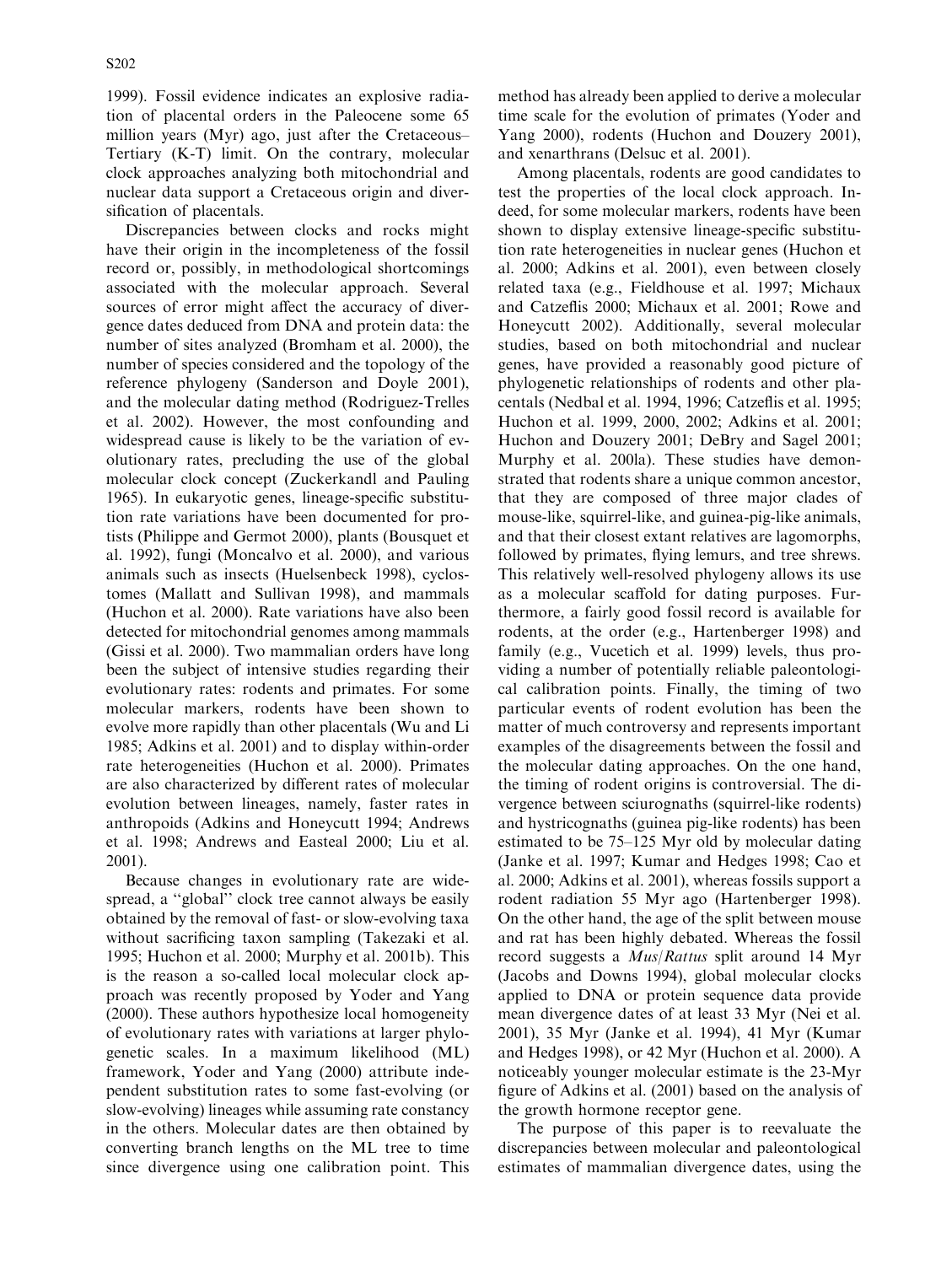local molecular clock approach of Yoder and Yang (2000) to accommodate lineage-specific variations in evolutionary rates. In order to reduce potential caveats of molecular methods, we analyzed three nuclear genes for a well-documented interordinal set of placental mammals including an extensive taxon sampling of rodent families. Nuclear genes were favored because it has been demonstrated that they contain more phylogenetic signal than mitochondrial genes (e.g., Springer et al. 2001a). Additionally, several independent calibration points—within and outside rodents—were considered in an attempt to evaluate whether the local molecular clock approach will be able to reconcile molecular data with the paleontological record.

### Materials and Methods

#### Sequence Data

The nucleotide sequence data set used here was previously obtained by Huchon et al. (2002). It includes 21 rodents, 19 other placental mammals, and 2 marsupials for three nuclear markers: the Alpha 2B Adrenergic Receptor gene (ADRA2B; 1170 sites), partial exon 1 of the Interphotoreceptor Retinoid Binding Protein gene (IRBP; 1227 sites), and exon 28 of the von Willebrand Factor gene (vWF; 1236 sites). Stationary base composition was evaluated at the 1% level of chi-square tests by comparing the nucleotide composition of each sequence to the frequency distribution assumed in the ML model. Nonstationary base composition was detected for ADRA2B, IRBP, and vWF, taken individually or in combination. The two marsupial outgroups (Macropus sp., Didelphis sp.) systematically deviated from base composition stationary assumptions whatever the data set considered. This was not the case for placental taxa, where the deviating taxa were different from one data set to another. Dryomys nitedula, Mus musculus, and Bradypus tridactylus were heterogeneous for ADRA2B, as were Marmota monax and Orycteropus afer for IRBP, Dipodomys merriami, Thomomys talpoides, Lama sp., Physeter catodon, and Procavia capensis for vWF, and Mus musculus, Rattus norvegicus, Castor canadensis, Dryomys nitedula, Petromus typicus, Lepus crawshayi, Oryctolagus cuniculus, Physeter catodon, Orycteropus afer, Procavia capensis, and Bradypus tridactylus for the concatenated data set. A closer examination revealed that, as expected, the base composition at third codon positions was responsible for this heterogeneity. Therefore, we decided to exclude all third codon positions and combined the three markers in order to average lineage- and genespecific rate heterogeneities. This data set of concatenated first and second codon positions represents a total of 2422 aligned sites for which stationary base composition was respected for all placental taxa.

#### Maximum Likelihood Analyses

The general time reversible (GTR or REV) model of sequence evolution was chosen for nucleotides (Lanave et al. 1984; Yang 1994). Base composition was empirically estimated from the data set. Rate heterogeneity among DNA sites was described by a discrete gamma distribution with eight categories  $(\Gamma_8)$  (Yang 1996). All analyses of local molecular clocks and corresponding datings were conducted under PAML (Yang 1997), version 3.1. The highest-likelihood topology used as a reference for the dating was the one identified by Huchon et al. (2002) using the concatenation

of ADRA2B, IRBP, and vWF. Optimal ML parameters were  $A \leftrightarrow C = 2.26$ ,  $A \leftrightarrow G = 6.34$ ,  $A \leftrightarrow T = 0.92$ ,  $C \leftrightarrow G = 1.68$ ,  $C \leftrightarrow T$ = 4.48, and G $\leftrightarrow$ T = 1.00 for the substitution rate matrix and  $\alpha$  = 0.47 for the gamma distribution, yielding a log-likelihood of  $ln L =$  $-26,054.39$ . This topology was compatible with the most recent studies on placental ordinal phylogenetic relationships in depicting the monophyly of Rodentia, Glires, Euarchontoglires, Laurasiatheria, Boreoeutheria, and Afrotheria (Madsen et al. 2001; Murphy et al. 2001a). Minor departures from the topology robustly identified by Murphy et al. (2001b) on 16.4 kb of nuclear and mitochondrial DNA involved only weakly supported nodes for the position of Eulipotyphla (here represented by Erinaceus), Pholidota (Manis) and Dermoptera (Cynocephalus) and the location of the root of placentals (see Delsuc et al. [2002] for a discussion of this point).

### Relative Rate Tests

Rate heterogeneity among taxa was detected using the method developed by Takezaki et al. (1995) as implemented in the twocluster and branch-length tests of the LINTRE package (www.bio.psu.edu/People/Faculty/Nei/Lab). The two-cluster test was a relative rate test that examined whether there is a change in substitution rate between the two descendant lineages (i.e., cluster) on each node of the bifurcating tree. The branch-length test evaluated the deviation of the root-to-tip distance of each terminal taxa relative to the average root-to-tip length. Tests were conducted under the Tamura–Nei distance with  $\alpha = 0.47$  (the GTR distance was not available under LINTRE). Fastest- and slowest-rate branches and species were identified by the two-cluster and the branch-length tests at the stringent  $p \leq 0.01$  significance level. They then served as a basis for the definition of the local molecular clocks.

#### Definition of Local Clocks

The use of the standard likelihood ratio test for comparison of models with and without clock (Felsenstein 1988) was not appropriate here because it did not allow a comparison of two models with the same number of parameters (i.e., in our case, models including the same number of local molecular clocks). Therefore, following the pioneering approach of Kishino and Hasegawa (1990), the performances of the different clock models were evaluated using the Akaike information criterion (AIC; Akaike 1974), the lowest AIC values being indicative of the model that best fit the data. The AIC was calculated as  $-2 \times \ln L + 2x$  (number of free parameters of the model), where  $ln L$  is the log-likelihood of the tree.

# Calibration Points

We chose seven calibration points spanning the different placental clades with a special focus on rodents, following Huchon et al. (2002): (i) radiation of Caviomorpha at 31 Myr (Walton 1997; Wyss et al. 1993); (ii) Mus vs. Rattus at 14 Myr (Jacobs and Downs 1994); (iii) Glis vs. Dryomys at 28.5 Myr (identification of Glirinae since the Late Oligocene [Hartenberger 1994]); (iv) Aplodontia vs. Marmota at 37 Myr (identification of Sciuridae since the Late Eocene [McKenna and Bell 1997]); (v) Ochotona vs. Leporidae at 37 Myr (identification of ochotonids since Late Eocene [McKenna and Bell 1997]); (vi) Lama vs. other cetartiodactyls (e.g., Physeter) at 63 Myr (Gingerich and Uhen 1998); and (vii) Dugong vs. Procavia at 60 Myr (identification of Paenungulata since the Paleocene [Gheerbrant et al. 1996]). Within Glires, ages corresponded to the minimum estimates for the crown group considered. These seven paleontological calibration points were independently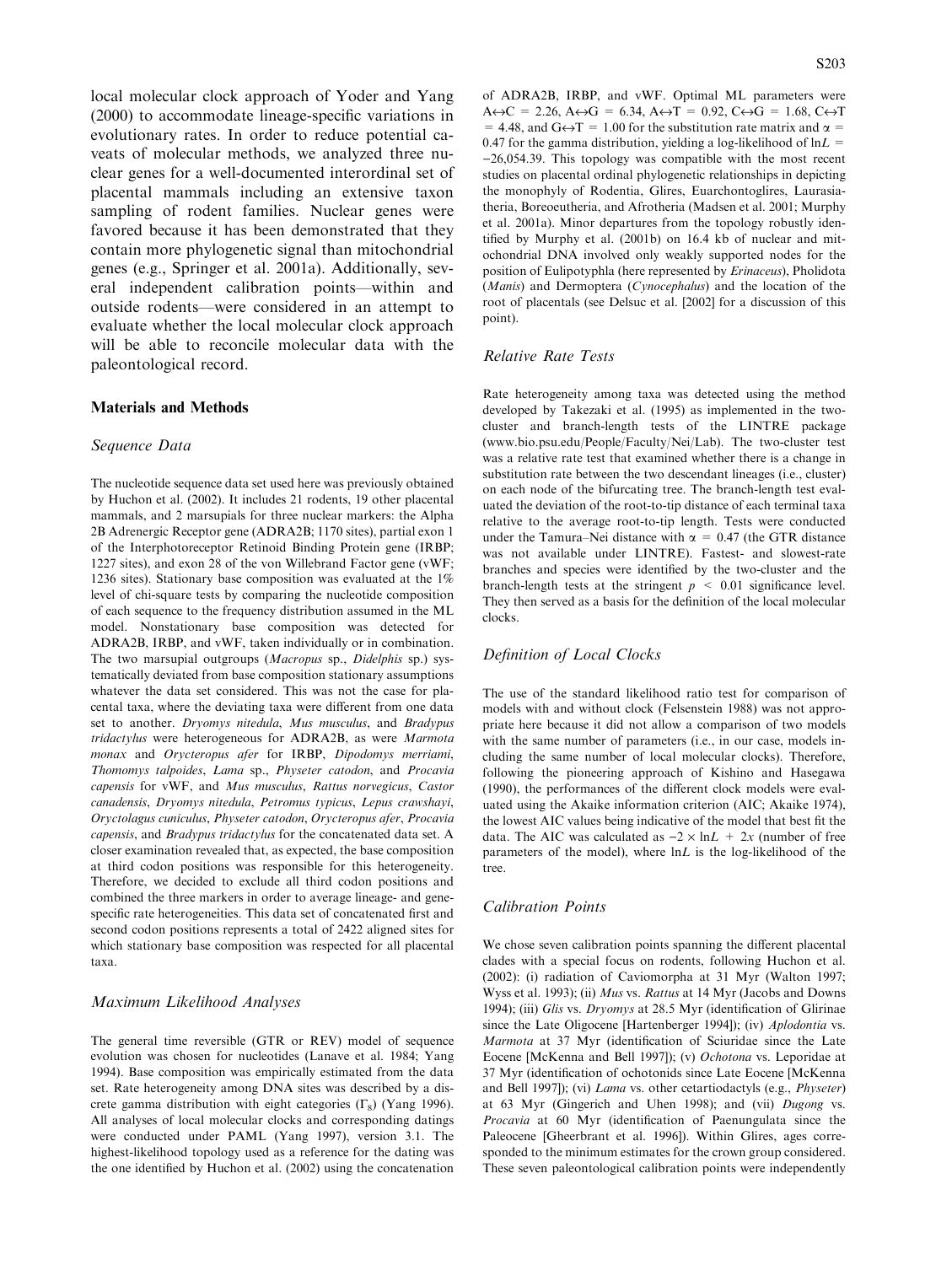

used in the best local clock phylogram to obtain seven sets of divergence date estimates for the main placental clades.

### **Results**

# Extensive Lineage-Specific Variation of Evolutionary Rates

The results of the branch length and two-cluster tests are recapitulated in Fig. 1. Four taxa are evolving significantly more rapidly than other placentals—the sloth (Bradypus), the hedgehog (Erinaceus), and two geomyoid rodents (Dipodomys, Thomomys) whereas eight are evolving more slowly—a carnivore (*Felis*), a perissodactyl (*Equus*), a primate (*Homo*), a flying lemur (Cynocephalus), and four rodents (Aplodontia, Glis, Anomalurus, and Castor). For all these taxa, the ratio of the mean root-to-tip distance to its standard error was higher than 3, leading to a highly significant branch length test ( $p < 0.01$ ). The two-cluster test recorded significant differences ( $p \leq$ 0.01) in evolutionary rates for terminal branches—e.g., Dugong versus Procavia—as well as in-

Fig. 1. Extensive nucleotide substitution rate variations in the first two codon positions of the  $ADRA2B + IRBP + vWF$  nuclear genes between placental mammals. The vertical dashed line indicates the mean value of the root-to-tip distance of the 40 placental taxa. Significantly faster- or slower-evolving species are indicated, respectively, by  $a + or a - as$  evidenced by the branch-length test. Significantly faster- and slower-evolving branches as evidenced by the two-cluster test are indicated, respectively, by filled arrows pointing right and open arrows pointing left. The scale unit corresponds to the expected number of nucleotide substitutions per site. The log-likelihood of this tree is  $ln L =$  $-26,054.36$ , and its AIC is 52282.78. In the clock-like constrained model—with a single global clock—a significant loss of log-likelihood is observed (lnL =  $-26,222.37,$  AIC = 52,538.74). 1

ternal branches—e.g., the ones subtending sciuroids and glirids (Fig. 1).

#### Setting the Local Molecular Clocks

The results of the branch-length test (cf. Fig. 1) are used to define the local molecular clocks. Nine models combining different local clocks are evaluated (Fig. 2). All taxa but the faster- and slower-evolving are attributed the local default rate of  $R_D = 1.00$ . For the four faster-evolving species, there are two possibilities. Either a single local clock is defined for Bradypus, Erinaceus, Dipodomys, and Thomomys (the so-called model A  $[\ln L = -26,161.14]$ ; Fig. 2) or different local clocks are defined, one for the sloth, one for the hedgehog, and one for the two geomyoid rodents (model D [ln $L = -26,159.02$ ]). Regarding the latter point, the definition of a unique evolutionary rate for both *Dipodomys* and *Thomomys* is obviously a more parsimonious solution relative to the definition of one independent local clock for each rodent. Moreover, the two-cluster test detected a rate variation along the branch leading to the two geomyoids relative to Castor: the same local clock is thus attributed to the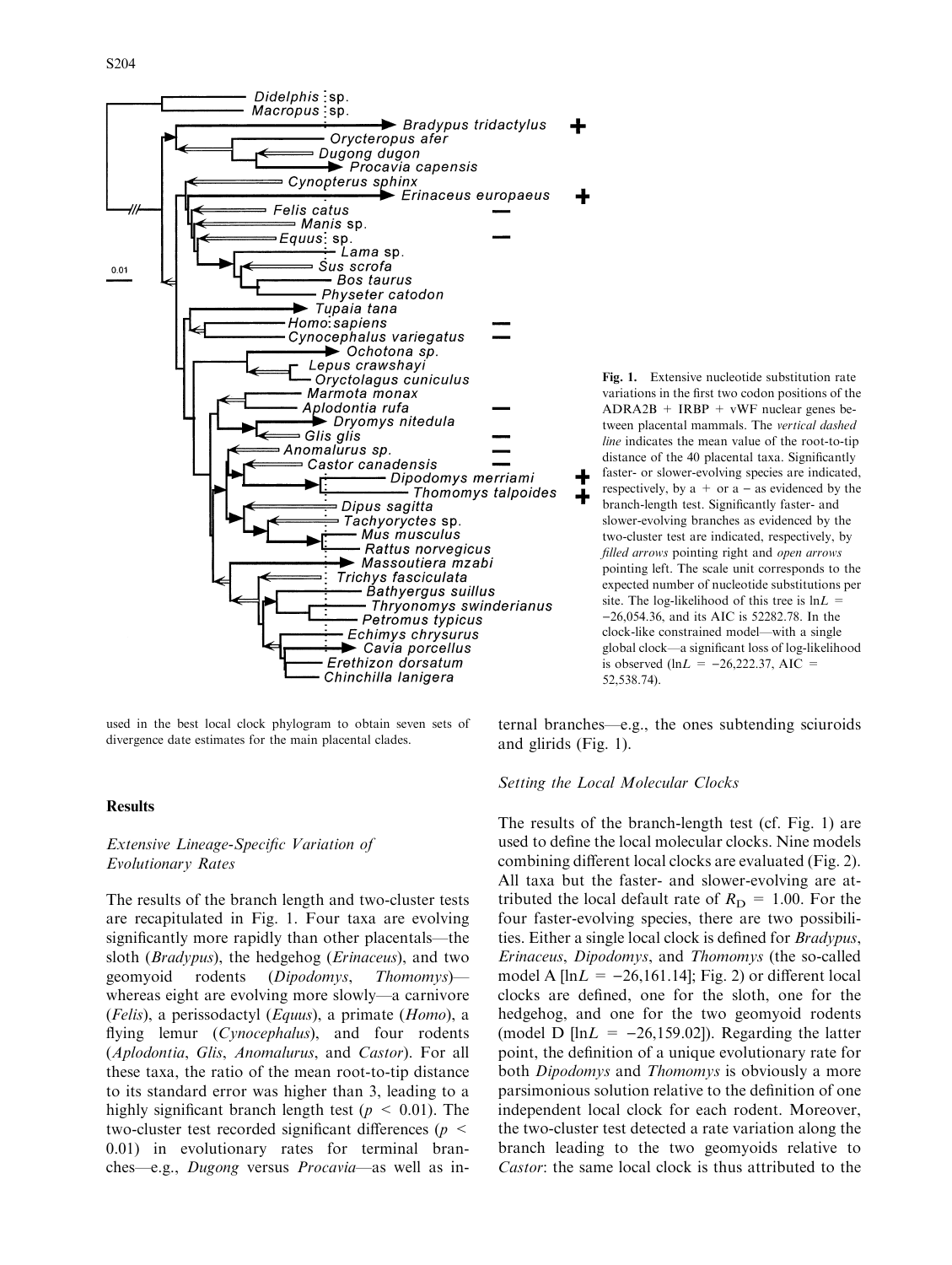

Fig. 2. The relationship between the Akaike information criterion (AIC) and the number of local clocks. Nine models of local clocks (A to I) were evaluated according to their AIC. Open diamonds correspond to models for which the AIC values exceed the one of the model without any clock. The filled diamond corresponds to the situation where the AIC is minimized (see also Fig. 3). In addition to the default rate  $R_D = 1.00$ , the following combinations of local clocks ( $R_F$  for fast rates and  $R_S$  for slow rates) have been defined under maximum likelihood:  $A - R_F = 1.82$  (a single very fast rate);  $B-R<sub>S</sub> = 0.57$  (a single very slow rate); C (combination of models A and B)— $R_F = 1.51$  and  $R_S = 0.62$ ; D— $R_{F1}$  (Erinaceus) = 1.83,  $R_{\text{F2 (Dipodomys + Thompson)}} = 2.14, R_{\text{F3 (Bradypus)}} = 1.61$  (different very fast rates); E (cf. Fig. 3)— $R_{F1} = R_{F2} = R_{F3} = R_{F4} (Procavia)$  $R_{F5 (Ochotona)} = R_{F6 (Cavia)} = 1.54$  (a single very fast rate),  $R_{F7}$  $(Massoutiera) = 1.24$  (fast),  $R_{S2}$  (Felis) =  $R_{S4}$  (Equus) =  $R_{S5}$  (Homo +  $Cynocephalus$  =  $R_{S7} = (Glis) = R_{S8} (Anomalurus) = R_{S9} = (Castor) = 0.59$ (very slow), and  $R_{S1}$  (Cynopterus) =  $R_{S3}$  (Manis) =  $R_{S6}$  = (Marmota +  $_{Aplodontia)} = 0.73$  (slow); F— $R_F = 1.55$  (a very fast rate),  $R_S = 0.63$ (a very slow rate), and different intermediate rates,  $R_{\text{F4}} = 1.43, R_{\text{F5}}$  $= 1.45$ ,  $R_{\text{F6}} = 1.66$ ,  $R_{\text{F7}} = 1.25$ , and  $R_{\text{F8}}$  (Tupaia) = 0.91; G—different slow rates,  $R_{S1} = 0.61, R_{S2} = 0.48, R_{S3} = 0.69, R_{S4}$  $= 0.55, R_{SS} = 0.60, R_{S6} = 0.64, R_{S7} = 0.51, R_{SS} = 0.41,$  and  $R_{S9}$  $= 0.51$ ; H (combination of models D and G)—different fast rates,  $R_{F1} = 1.49, R_{F2} = 1.51,$  and  $R_{F3} = 1.48$ , and different slow rates,  $R_{S1} = 0.69, R_{S2} = 0.52, R_{S3} = 0.74, R_{S4} = 0.62, R_{S5} = 0.63, R_{S6}$ = 0.69,  $R_{S7}$  = 0.54,  $R_{S8}$  = 0.42, and  $R_{S9}$  = 0.57; I—additional different fast rates,  $R_{F1} = 1.52, R_{F2} = 1.57, R_{F3} = 1.52, R_{F4} =$ 1.43,  $R_{F5} = 1.45$ ,  $R_{F7} = 1.25$ , and  $R_{F6} = 1.67$ , and additional different slow rates,  $R_{S1} = 0.70$ ,  $R_{S2} = 0.53$ ,  $R_{S3} = 0.76$ ,  $R_{S4} =$ 0.63,  $R_{\rm S5} = 0.65$ ,  $R_{\rm S6} = 0.72$ ,  $R_{\rm S7} = 0.56$ ,  $R_{\rm S8} = 0.44$ ,  $R_{\rm S9} = 0.59$ , and  $R_{S4} = 0.92$ .

ancestral branch of geomyoids and their descendants Dipodomys and Thomomys. For the eight slowerevolving taxa, the same possibilities exist, namely, defining either a single local clock for all (model B [lnL  $= -26,131.45$ ]) or independent clocks for each taxon (model G  $[\ln L = -26,122.96]$ ). To describe the data better, the previous models are combined in order to consider simultaneously slow and fast local clocks on the same tree: model C  $[\ln L = -26,102.76]$  combines A and B, and model H  $[\ln L = -2,6094.70]$  combines D and G.

The next step was to try to increase the log-likelihood of the tree by attributing new local rates to species that were initially considered as evolving according to the default rate  $r_D = 1.00$ . These taxa were chosen based on the results of the two-cluster test. In order to reduce the number of parameters, we defined only one local clock—either slow or fast—per pairs of terminal branches and chose the rate yielding the higher log-likelihood. Cynopterus, Manis, and Marmota were thus identified as slower-evolving species, and Procavia, Ochotona, Massoutiera, and Cavia as faster-evolving taxa. Local clocks for these taxa were incorporated in models with an increasing number of independent rates: model E  $(lnL =$  $-26,085.97$ , F (lnL =  $-26,089.24$ ), and I (lnL =  $-26,081.32$ ) (cf. Fig. 2).

The difficulty of this multilocal clocks approach is to find a reasonable compromise between the number of parameters added—here the local clocks—and the gain of log-likelihood. As a measure of this compromise, we followed Kishino and Hasegawa (1990) and used the AIC. For example, on model E, the loglikelihood of the model with five local clocks is  $ln L =$  $-26,085.97$ , with the following number of ML free parameters: 5 for the GTR model, 1 for the rate heterogeneity, and 45 for the branch lengths (42 taxa  $+$  5 local clocks – 2 parameters as described by Yoder and Yang [2000]). The AIC of this model is therefore equal to  $2 \times 26,085.97 + 2 \times 51 =$ 52,273.94. This value is the lowest found here, even relative to the AIC of the hypothesis without any clock (AIC<sub>no clock</sub> = 52,282.78). Figure 2 recapitulates the relationship between the AIC values and the number of local clocks defined.

Another difficulty of the multilocal clocks approach is to choose among all the possible rate assignments for the various lineages (Sanderson 1997). Because of the tremendous number of possibilities, we here evaluated only nine models (A to I), which span quite a large range in number of local clocks (2 to 18). The best model (E) found is based on five local clocks (Fig. 2). In this model, Massoutiera is fastevolving, and Bradypus, Procavia, Erinaceus, Ochotona, Dipodomys and Thomomys, and Cavia are the fastest-evolving taxa, and conversely Cynopterus, Manis, and Marmota and Aplodontia are slowevolving, and Felis, Equus, Homo, Cynocephalus, Glis, Anomalurus, and Castor are the slowest-evolving taxa (Fig. 3).

The ML estimate of the local clocks also provides a measure of the evolutionary rate contrast among these lineages. For the first and second codon positions of the three concatenated nuclear genes ADRA2B, IRBP, and vWF, the fastest-evolving species exhibit a 2.6-fold excess of evolutionary rates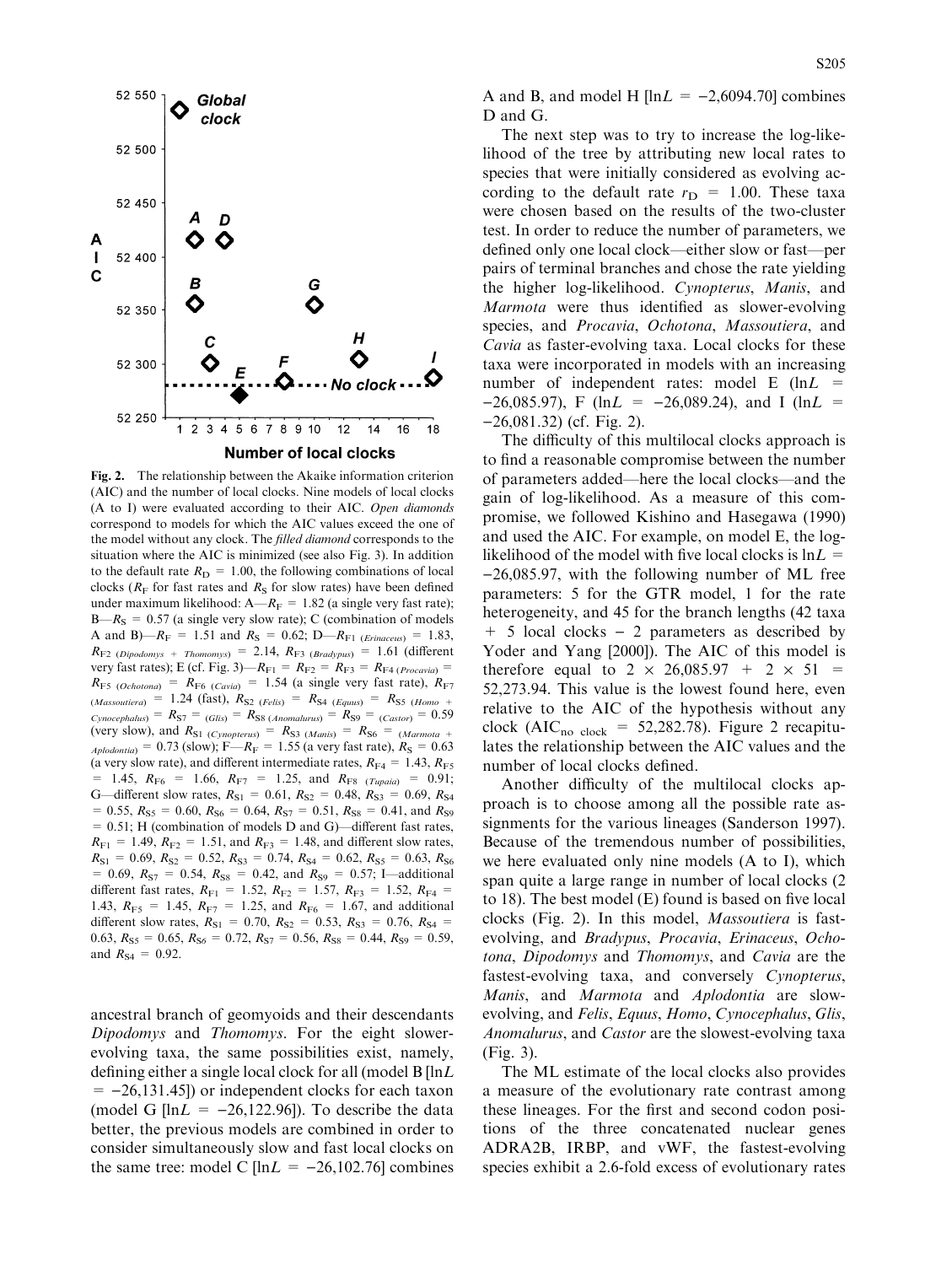

relative to the slowest ones. When 18 independent local clocks are defined (model I; Fig. 2), a greater excess of 3.8-fold is detected between Cavia (local rate of 1.67) and Anomalurus (0.44).

# Crossed Calibrations Based on Seven Points

Seven calibration points are mapped on the five local clocks phylogram (Fig. 3) in order to estimate (i) the divergence dates between the calibrating taxa, i.e., those taxa for which a paleontological age of divergence is suggested; and (ii) the age of the most recent common ancestors (MRCA) of six major mammalian clades, i.e., the murines (Mus versus Rattus), rodents, glires, euarchontoglires, boreoeutherians, and placentals.

Table 1 presents the results of the crossed calibrations. To evaluate the accuracy of each calibration point—i.e., its ability to estimate the true date of divergence correctly—we searched whether a given calibration point yielded a 95% confidence interval (mean date  $\pm$  1.96 [SE]) containing the supposed

Fig. 3. Maximum likelihood phylogram with five local molecular clocks reconstructed from the first two codon positions of the ADRA2B  $+$ IRBP + vWF concatenated exons and details of the seven fossil calibration points used for dating purposes. The local clocks (or rates:  $r$ ) are indicated, with their maximum likelihood estimates.  $r_{VS}$ ,  $r_{S}$ ,  $r_{D}$ ,  $r_{F}$ , and  $r_{VF}$  refer, respectively, to very slow (tight-dashed horizontal branches), slow (large-dashed branches), default (thin branches), fast (boldface branches), and very fast rates (bolder branches). The log-likelihood of this tree is  $ln L = -26,085.97$ . Stars refer to the seven calibration points that span the whole placental tree: caviomorphs, Mus/Rattus, glirids, sciuroids, lagomorphs, cetartiodactyls, and paenungulates ( $C_1$  to  $C_7$ , from bottom to top). The most recent common ancestors of five major embedded placental clades are indicated by arrows: R for Rodentia, G for Glires (i.e., rodents + lagomorphs), E for Euarchontoglires (Glires + Primates + Dermoptera + Scandentia), B for Boreoeutheria (euarchontoglires  $+$  laurasiatherians), and P for Placentalia.

splitting date of the six remaining calibration points. Cross calibrations indicate that our calibration points are not fully congruent between them, i.e., none of them could give 95% confidence intervals that include the paleontological date of the six other calibration points (Table 1). Three calibration points (Caviomorpha at 31 Myr, Mus/Rattus at 14 Myr, and Sciuroidea at 37 Myr) could recover two paleontological dates. Two calibration points (Gliridae at 28.5 Myr and Cetartiodactyla at 63 Myr) could recover one paleontological date. Paenungulata at 60 Myr was unable to be congruent with any of the six other calibration points. Interestingly, some calibration points were reciprocally and accurately compatible. For example, the glirids at 28.5 Myr suggest that Mus and Rattus be separated 12.8 Myr ago—the 95% confidence interval is 10.2–15.4 Myr and contains the 14-Myr fossil estimate—and, conversely, Mus/Rattus at 14 Myr suggest that Glis and Dryomys separated 31.3 Myr—the confidence interval is 26.5–36.1 Myr and contains the 28.5-Myr fossil estimate. Three other pairs of calibration points are reciprocally compatible: caviomorphs and sciuroids, caviomorphs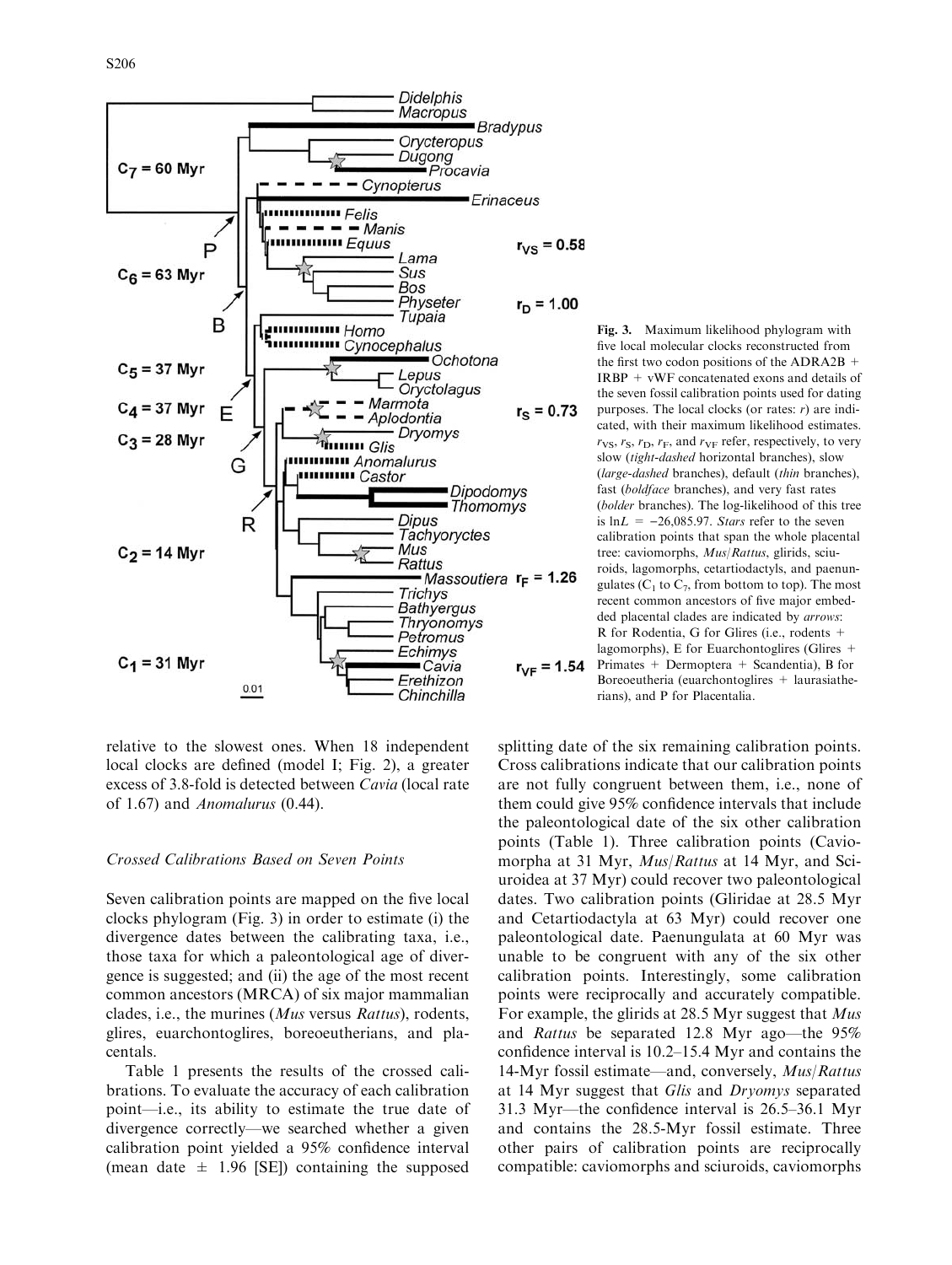Table 1. Cross calibrations and reciprocal compatibility between seven paleontological references, as inferred by local molecular clock datings based on first and second codon positions of the three concatenated exons of ADRA2B + IRBP +  $vWF^a$ 

|                 | Divergence estimated for Calibration point |                                   |                                  |                                  |                                  |                                       |                          |  |  |
|-----------------|--------------------------------------------|-----------------------------------|----------------------------------|----------------------------------|----------------------------------|---------------------------------------|--------------------------|--|--|
|                 | Caviomorpha<br>$[31 \text{ Myr}]$          | <i>Mus</i> vs.<br>Rattus [14 Myr] | Gliridae<br>$[28.5 \text{ Myr}]$ | Sciuroidea<br>$[37 \text{ Myr}]$ | Lagomorpha<br>$[37 \text{ Myr}]$ | Cetartiodactyla<br>$[63 \text{ Myr}]$ | Paenungulata<br>[60 Myr] |  |  |
| Caviomorpha     |                                            | 24.0(1.6)                         | 21.9(1.5)                        | $27.9(1.9)^{b}$                  | $32.7(2.2)^{b}$                  | 38.3(2.6)                             | 56.6(3.9)                |  |  |
| Murinae         | 18.1(1.9)                                  |                                   | 12.8 $(1.3)^{b}$                 | 16.3 $(1.7)^{b}$                 | 19.1(2.0)                        | 22.3(2.3)                             | 33.0(3.4)                |  |  |
| Gliridae        | 40.4(3.2)                                  | $31.3(2.4)^{b}$                   |                                  | 36.3(2.8)                        | 42.6(3.3)                        | 49.9 (3.9)                            | 74.7 (5.8)               |  |  |
| Sciuroidea      | 41.1 $(3.5)^b$                             | 31.8 $(2.7)^{b}$                  | 29.0(2.4)                        |                                  | 43.4 $(3.6)^{\circ}$             | 50.8(4.3)                             | 75.1(6.3)                |  |  |
| Lagomorpha      | 35.1 $(3.0)^b$                             | 27.1(2.3)                         | 24.7(2.1)                        | 31.5(2.7)                        |                                  | 43.3 $(3.7)^b$                        | 64.0(5.4)                |  |  |
| Cetartiodactyla | 51.0(2.9)                                  | 39.5(2.3)                         | 36.0(2.1)                        | 45.8(2.6)                        | 53.8(3.1)                        | __                                    | 93.0(5.3)                |  |  |
| Paenungulata    | 32.9(2.9)                                  | 25.5(2.2)                         | 23.2(2.0)                        | 29.6(2.6)                        | 34.7(3.0)                        | 40.6(3.6)                             |                          |  |  |

a Divergence dates (as Myr) are presented, with their standard errors in parentheses. Fossil calibration ages are given in brackets. From top to bottom, divergences correspond, respectively, to Echimys vs. Cavia, Mus vs. Rattus, Dryomys vs. Glis, Marmota vs. Aplodontia, Ochotona vs. Lepus, Lama vs. Physeter, and Dugong vs. Procavia.

<sup>b</sup>Divergence dates which are accurately estimated by a given calibration point. For example, the 95% confidence interval (age  $\pm$  1.96 [SE]) for the divergence time between the two sciuroids, Marmota and Aplodontia (41.1  $\pm$  3.5 Myr), is 34.1 to 48.1 Myr as estimated under the Caviomorpha calibration at 31 Myr. This 34.1- to 48.1-Myr interval contains the fossil estimate for sciuroids (37 Myr).

Table 2. Local molecular clock datings of the age of the most recent common ancestor of six mammalian clades based on first and second codon positions of the three concatenated exons of  $ADRA2B + IRBP + vWF$  and calibrated by seven paleontological references<sup>a</sup>

|                  | Divergence estimated for Calibration point |                                          |                                  |                                  |                                  |                                       |                          |  |  |
|------------------|--------------------------------------------|------------------------------------------|----------------------------------|----------------------------------|----------------------------------|---------------------------------------|--------------------------|--|--|
|                  | Caviomorpha<br>[31 Mvr]                    | <i>Mus</i> vs.<br><i>Rattus</i> [14 Myr] | Gliridae<br>$[28.5 \text{ Myr}]$ | Sciuroidea<br>$[37 \text{ Myr}]$ | Lagomorpha<br>$[37 \text{ Myr}]$ | Cetartiodactyla<br>$[63 \text{ Myr}]$ | Paenungulata<br>[60 Myr] |  |  |
| Mus vs. Rattus   | 18.1(1.9)                                  | 14.0(1.4)                                | 12.8(1.3)                        | 16.3(1.7)                        | 19.1(2.0)                        | 22.3(2.3)                             | 33.0(3.4)                |  |  |
| Rodentia         | 66.3(2.6)                                  | 51.3(2.0)                                | 46.7(1.8)                        | 59.6(2.4)                        | 69.9(2.8)                        | 81.9 (3.2)                            | 120.9(4.8)               |  |  |
| Glires           | 73.4 (3.0)                                 | 56.8(2.3)                                | 51.8(2.1)                        | 66.0(2.7)                        | 77.4 (3.2)                       | 90.7(3.7)                             | 133.9(5.5)               |  |  |
| Euarchontoglires | 78.4(3.1)                                  | 60.7(2.4)                                | 55.3(2.2)                        | 70.5(2.8)                        | 82.7(3.3)                        | 96.9(3.9)                             | 143.1(5.7)               |  |  |
| Boreoeutheria    | 82.9(3.2)                                  | 64.2(2.5)                                | 58.5(2.3)                        | 74.5(2.9)                        | 87.5(3.4)                        | 102.5(4.0)                            | 151.2(5.9)               |  |  |
| Placentalia      | 87.3(3.6)                                  | 67.6(2.8)                                | 61.6(2.5)                        | 78.5 (3.2)                       | 92.1(3.8)                        | 107.9(4.4)                            | 159.3(6.5)               |  |  |
|                  |                                            |                                          |                                  |                                  |                                  |                                       |                          |  |  |

<sup>a</sup>Divergence dates are presented along with their SE in parentheses. For each of the six mammalian clades, italicized values correspond to the median of the seven divergence time estimates, and boldface values correspond to the median of the five divergence age estimates after removal of the two noncompatible calibration points (cetartiodactyls and paenungulates).

and lagomorphs, and Mus/Rattus and sciuroids (Table 1).

#### Divergence Dates of Mammals

Table 2 presents the results of the local molecular clock dating for the age of the MRCA of six mammalian clades. As expected from previous works indicating that divergence times depend upon the choice of calibration points (Huchon et al. 2000; Soltis et al. 2001), the age of the MRCA of murines, rodents, glires, euarchontoglires, boreoeutherians, and placentals is highly variable, depending on the calibrating taxa. For example, the Gliridae calibration point suggests the MRCA of rodents to be  $\sim$ 47 Myr old, while the Paenungulata point suggests it to be  $\sim$ 121 Myr old. To summarize the results based on the seven independent calibration points, we referred to the median age of the corresponding MRCA. When the seven calibration points are considered, the median ages for the MRCA of murines, rodents, glires, euarchontoglires, boreoeutherians, and placentals are  $\sim$ 18, 66, 73, 78, 83, and 87 Myr, respectively (Table 2). However, more recent estimates are obtained after the removal of the incompatible cetartiodactyl and paenungulate calibrations (see Table 2). In this case, the median ages of the five calibrations are, respectively,  $\sim$ 16, 60, 66, 70, 75, and 78 Myr.

### **Discussion**

# Incompatibility of Divergence Times Calculated from Independent Calibration Points

A great variance of molecular estimates of divergence times has been described for mammals (Bromham et al. 1999; Huchon et al. 2000). As an illustration of this variance, molecular datings reported for the split between hystricognath and sciurognath rodents range from values as disparate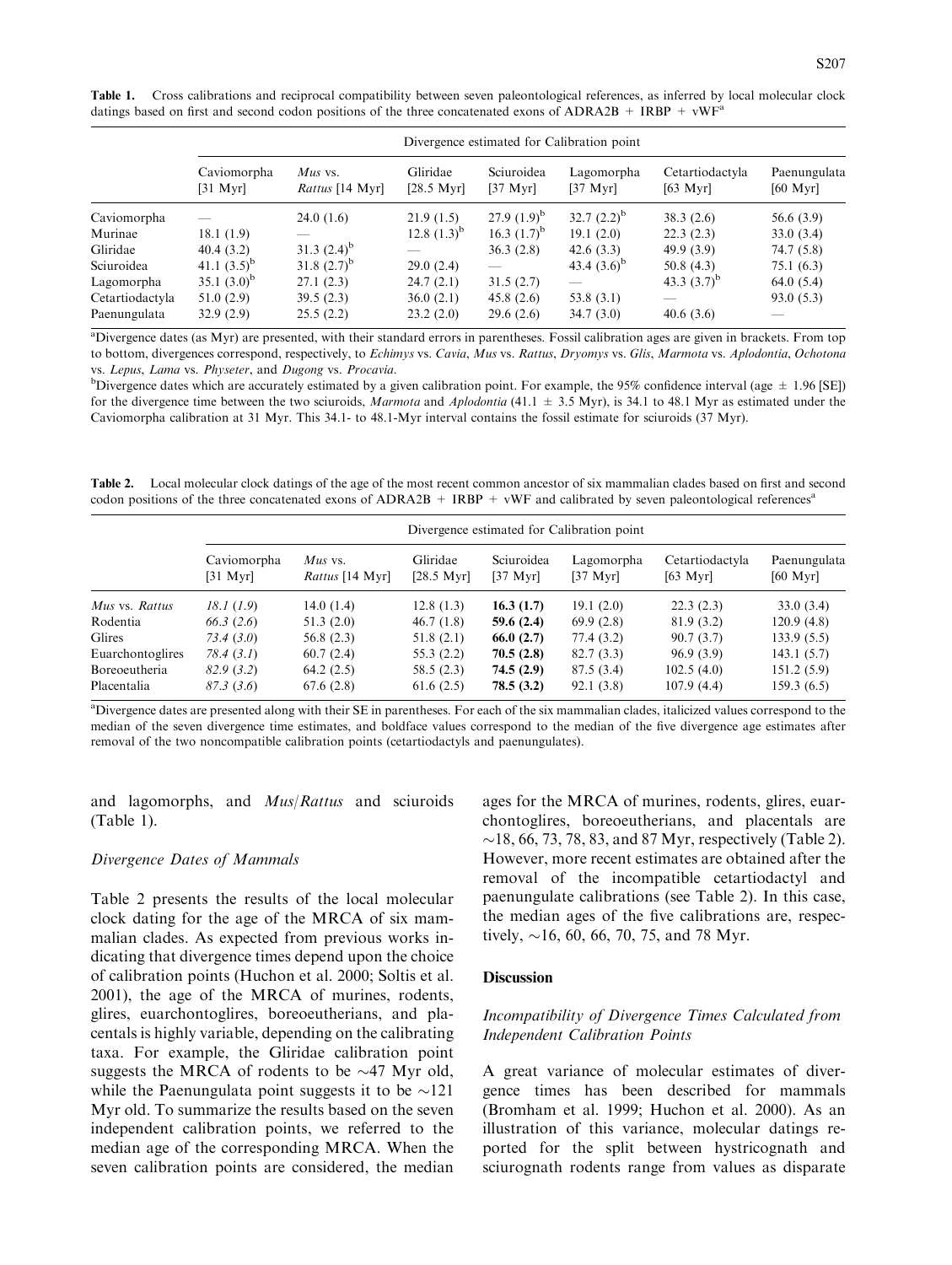as 75 to 125 Myr (Janke et al. 1997; Kumar and Hedges 1998; Cao et al. 2000; Adkins et al. 2001). Problematically, this 50-Myr difference between two extreme estimates is of the same order of magnitude as the paleontological age of 55 Myr for modern placentals (Hartenberger 1998). In this paper, we attempted to understand the origins of the conflict between molecules and fossils by using an approach accounting for evolutionary rate variations—the ML local molecular clocks (Yoder and Yang 2000)—and a set of seven independent calibrations spread over the placental tree.

Mean local molecular clock estimates for the age of the MRCA of murines, rodents, glires, euarchontoglires, boreoeutherians, and placentals over these seven calibrations are, respectively,  $\sim$ 19  $\pm$  7, 71  $\pm$  25, 79  $\pm$  27, 84  $\pm$  30, 89  $\pm$  31, and 94  $\pm$  33 Myr. The large standard errors reflect the strong dependence of date estimates upon the choice of calibration points. In order to understand better the compatibility properties of these seven calibrations, we evaluated the level of inadequacy between paleontological  $(A<sub>PAL</sub>)$  and molecular  $(A<sub>MOL</sub>)$  divergence times (cf. Table 1). This inadequacy  $(I_{X/Y})$  was quantified for each calibration point (e.g., node X) and for each of the six MRCAs under focus (e.g., node Y), by the absolute difference between the date estimated by the local clocks and the age expected under paleontological hypotheses, standardized by the latter age, and expressed as a percentage, i.e., by  $I_{X/Y} = 100 \times |A_{\text{PAL}}|$  $(\text{node } X) - A_{\text{MOL}} (\text{node } Y) / A_{\text{PAL}} (\text{node } X)$ . If we rank the seven calibration points by decreasing order of agreement between fossils and molecules as evaluated by an increasing mean percentage of inadequacy over these seven values, we have sciuroids (mean  $I_{X/Y}$   $\pm$  $SE = 24 \pm 15\%$ , caviomorphs (25  $\pm$  16%), lagomorphs and  $Mus/Rattus$  (28  $\pm$  17%), glirids (33  $\pm$ 18%), cetartiodactyls (41  $\pm$  22%), and then paenungulates (100  $\pm$  42%). Clearly, datings obtained using the paenungulate—and, to a lesser extent, the cetartiodactyl—calibration points are at odds with estimates derived from other paleontological calibrations. This incompatibility of the cetartiodactyl and paenungulate calibrations relative to the five other points chosen within Glires may be explained by limitations of either the local clock method or the fossil record. (i) The taxon sampling for paenungulates is sparse in our phylogram (Fig. 1), which might have affected the accuracy of branch length estimation within this clade. (ii) The cetartiodactyl calibration point is based on controversial fossil inferences. The 63-Myr value is inferred from the Mesonychia–Arctocyonia divergence (Gingerich and Uhen 1998), which assumes that Mesonychia are the sister clade of cetaceans. This hypothesis has recently been challenged by new paleontological discoveries (Thewissen et al. 2001).

### Choosing Among Independent Calibration Points

We consider here mainly calibrations within rodents, with at least one point in each of the major rodent clades (Adkins et al. 2001; Huchon et al. 2002): sciuroids and glirids in the Sciuroidea  $+$  Gliridae clade, murines in the Anomaluromorpha  $+$  Castoridae + Geomyoidea + Myodonta clade, and caviomorphs in the Ctenohystrica. Together with the lagomorph point, it is clear that the rodent calibrations were characterized by greater reciprocal compatibility. Conversely, the greatest inadequacy between molecular and paleontological ages was given by the two points outside Glires: the cetartiodactyls and the paenungulates. This observation contradicts the point of view of Adkins et al. (2001), who suggested that ''the inclusion of a rodent calibration point to estimate rodent divergence dates introduces a confounding influence [on the molecular dates].''

Actually, the phylogenetic distance  $D_{X/Y}$  between each pair (X, Y) of calibration points—expressed in substitution number per 100 sites—can be measured by the node-to-node sum of the branch lengths on the highest-likelihood phylogram (Fig. 1). A positive correlation is found between this distance and the mean percentage of inadequacy  $I_{X/Y}$  between fossil and molecular dates  $I_{X/Y} = 9.7 \times D_{X/Y} - 29.0; r^2 =$ 0.42; data not shown). In other words, an additional 9.7% of inadequacy between the expected paleontological age and the local clock estimate accumulates for each additional substitution per 100 sites separating the MRCAs under focus on the ML tree. This observation is not unexpected given that the most confounding cause for errors in the molecular dating is likely to be the variation of evolutionary rates among lineages. There are more possibilities for increasing (or decreasing) substitution rate variations to accumulate for more distant calibrating nodes —e.g., the paenungulate point is farther than the caviomorph one relative to the Mus/Rattus split —and therefore more possibilities of obtaining reciprocally incompatible local clock estimates of divergence times. If there is a problem of over- or underestimation with a given calibration point, its uniformly inflating or deflating impact will be the lower on the nodes located in its closest vicinity.

# Setting the Local Molecular Clocks

The divergence time obtained by our approach directly depends upon the setting of the different local rate models (A to I). The incorporation of different local rates in the tree is contingent on the interpretation of results from the branch-length and twocluster tests. With the two-cluster test, we chose to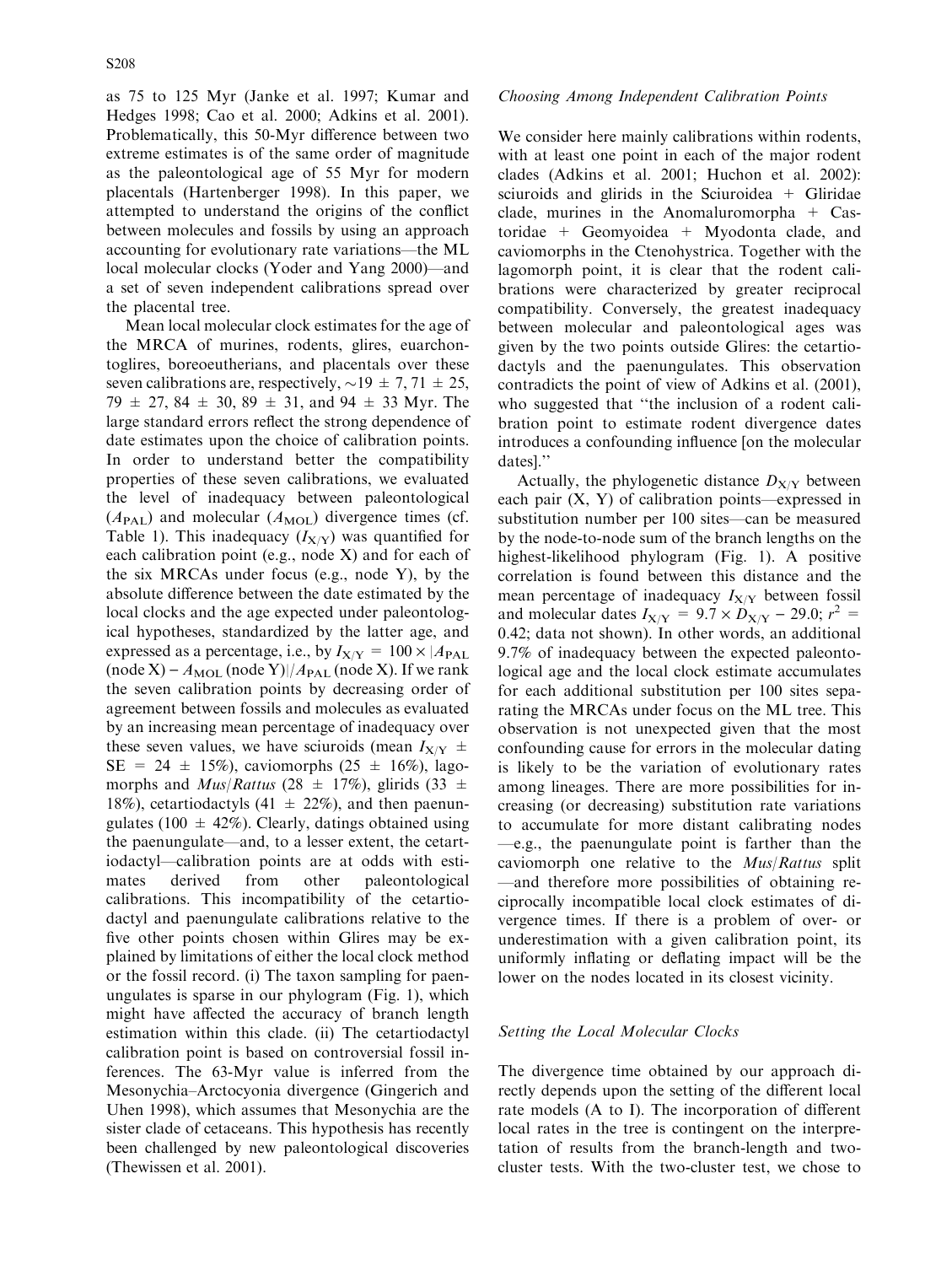attribute local clocks to only one of the two branches displaying contrasted rates of evolution. By focusing on terminal branches, we aim to avoid overparameterization of the models. Alternative possibilities do exist such as defining local clocks on internal branches of the phylogram—e.g., those leading to several calibrating nodes (cetartiodactyls, sciuroids, glirids, and murines; cf. Fig. 1). Due to the high number of potential combinations of local clocks, we only explored nine models incorporating from 2 to 18 local clocks, but we cannot rule out the possibility that a better fit of the data might be found by using more complex models that would give a lower AIC relative to the 5-clock model (E). Future developments of the local clock approach might involve the construction of algorithms to explore the attribution of rates to taxa and identify the best local clock tree.

# Detecting Rate Heterogeneities Among Lineages by the Local Clocks

We observed a better fit of the data with fewer branch rates (AIC of 52,273.94 with five local clocks vs. 52,282.78 without a clock). Under maximum likelihood, an independent rate is usually attributed to each branch of the phylogram, yielding  $2N - 3$  rates for an unrooted bifurcating tree with  $N$  taxa (42) species for our data). In the particular case of the first and second codon positions of  $ADRA2B + IRBP +$ vWF, we here show that defining as few as 5 rates instead of  $2 \times 42 - 3 = 81$  reasonably fits the DNA sequence data. This might suggest that the  $2N - 3$ branch parameters actually correspond to an overparameterization of the ML model, at least in the present case.

With our five-rate model, we identified extensive rate variation between placental lineages, but also within rodents, with detection of a threefold contrast between the slowest- and the fastest-evolving taxa. We incorporated an extensive taxon sampling within rodents spanning all sciurognath families and all hystricognath superfamilies. In light of our results, it is no longer accurate to suggest that rodents as a group are evolving more rapidly than man (e.g., Wu and Li 1985). Indeed, for the three nuclear exons under focus, rodents contain both among the slowestand among the fastest-evolving placental species, with, respectively, the scaly-tailed flying squirrel Anomalurus (local clock  $R_{S8} = 0.44$ ; cf. Fig. 2, model I) versus the pocket mouse Thomomys and the kangaroo rat *Dipodomys* (local clock  $R_{F2} = 1.51$ ), and the guinea pig (local clock  $R_{\text{F6}} = 1.67$ ). One should note that these local clock values should not be considered as absolute values. Indeed, the estimate of each local rate is influenced by the choice of the others, as can also be noticed from the results of

Kishino and Hasegawa (1990). For example, in model A (Fig. 2), a single rate of 1.82 is estimated for all fast-evolving taxa. In model B, a single rate of 0.57 is estimated for all slow-evolving taxa. When the two models are combined (model C), the ML estimate of the fast rate decreases to 1.51, and the slow rate increases to 0.62.

Potential caveats of using relative rate tests to detect evolutionary rate variation have been pointed out by Bromham et al. (2000). These authors suggested that relative rate tests such as triplet relative rates or likelihood ratio tests are limited in power to detect rate variations when using short sequences. Here we used  $\sim$ 2400 first and second codon positions, giving us more than a 90% chance of detecting a twofold (or more) lineage-specific rate variation (Bromham et al. 2000). It is thus likely that most of the rate variation has been accounted for in our definition of local clocks. However, if moderate rate variations remain unincorporated in our local clock approach, they should have affected our date estimates only slightly.

# The Chronology of the Diversification of Placentals

Despite the undeniable existence of gaps in the fossil record (Easteal 1999), some molecular dates are clearly incompatible with paleontology. For example, regarding the age of divergence of crown placentals, two rodent calibration points yield dates that are recent  $({\sim}62-68$  Myr for the murine and glirid calibrations; Table 2) relative to the fossil record, which suggests that placentals were already diversified 85– 90 Myr ago (e.g., Archibald et al. 2001). Conversely, the date of 159 Myr for the divergence of Placentalia (paenungulate calibration; Table 2) seems ancient relative to the fossil record because stem eutherians are identified in the Early Cretaceous around 125 Myr ago (Ji et al. 2002).

We are thus confirming previous observations of the strong dependence of molecular date estimates of cladogenesis events upon the choice of the fossil references used for calibrations (Lee 1999; Huchon et al. 2000; Soltis et al. 2002). In order to decrease the impact of using a single calibration point, we averaged estimates derived from five independent calibrations displaying only slight reciprocal incompatibility—i.e., the caviomorph, murine, glirid, sciuroid, and lagomorph points. The MRCAs of rodents, primates and rodents, boreoeutherians, and placentals were therefore estimated to be, respectively,  $\sim 60$ , 70, 75, and 78 Myr old.

More generally, molecular dates of divergence based on the use of a single calibration point are very crude, especially when times are computed from very recent calibrations (Ayala et al. 1998) or when time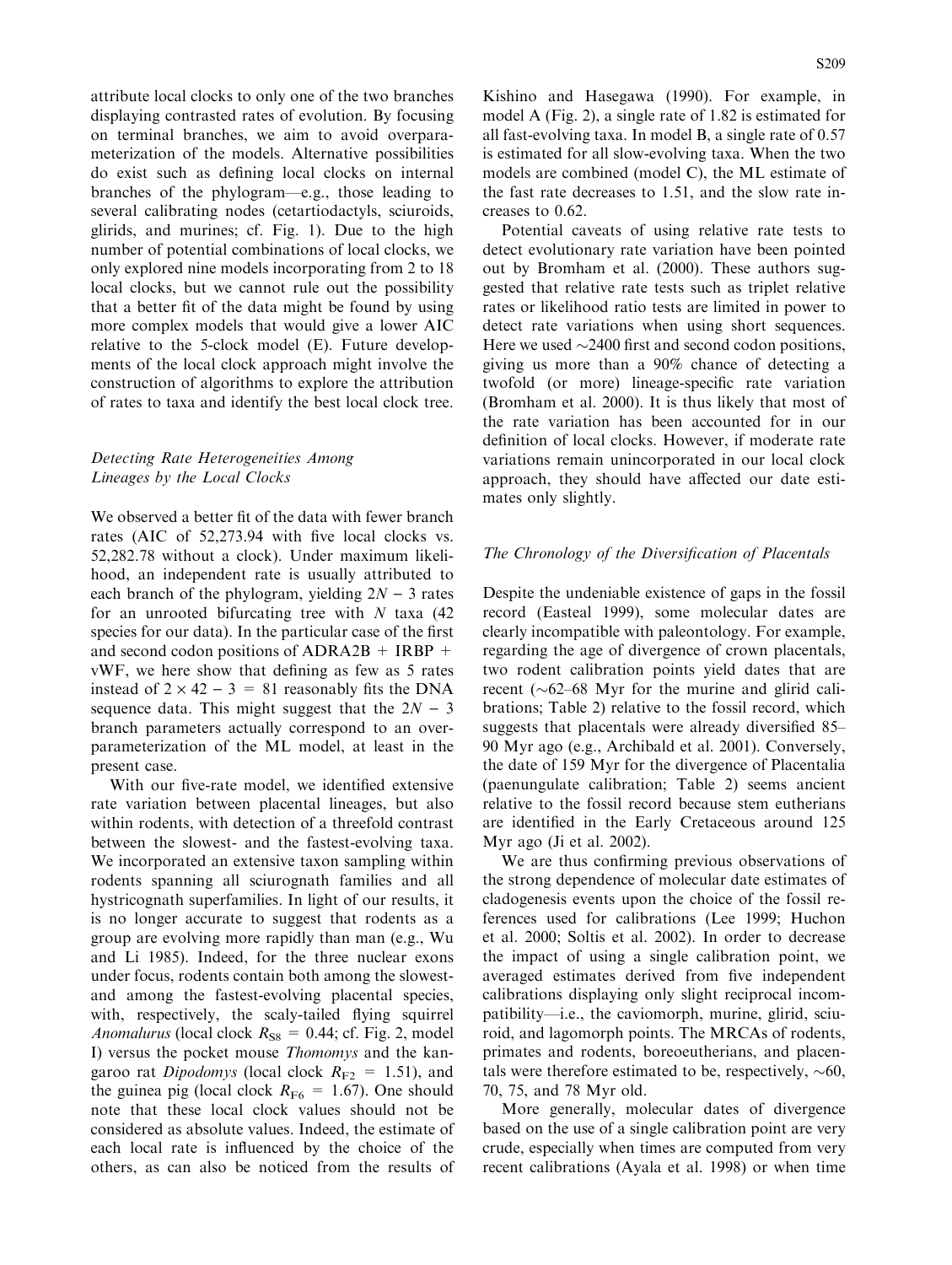estimates for a group are derived from extrapolation on the times calculated for another (van Tuinen and Hedges 2001). It is thus attractive to incorporate simultaneously information from two independent calibration points in molecular dating, as proposed by Rambaut and Bromham (1998) in their quartet dating method. This method allows rate variation in each of the two lineages under focus. Application of quartet dating provided the following ranges of mean divergence time estimates: 55.8 Myr for the MRCA of rodents, 68.0–69.4 for that of primates and rodents, 79.0 for that of boreoeutherians, and 76.1– 103.0 for that of placentals (Eizirik et al. 2001; Murphy et al. 2001b; Huchon et al. 2002). When several quartets of taxa are available to evaluate the age of a given node, local clock estimates are quite close to the most recent quartet dating estimates. Thus, molecular analyses based on global clocks, local clocks, and quartet dating seem to converge toward a Late Cretaceous origin of the crown placental clades (Easteal 1999; Huchon et al. 2000; Eizirik et al. 2001; Murphy et al. 2001b) followed by a Tertiary radiation of some orders like rodents (Huchon et al. 2002) and chiropterans (Springer et al. 2001b).

# The Age of the Split Between Mice and Rats

Among our seven phylogenetically independent calibration points, we incorporated the controversial Mus/Rattus split. Because of the consistently deeper molecular estimates of the MRCA of mouse and rat (23–42 Myr [Janke et al. 1994; Kumar and Hedges 1998; Huchon et al. 2000; Adkins et al. 2001; Nei et al. 2001]) relative to the fossil record (14 Myr [Jacobs and Downs 1994]), the inclusion of this calibration in our analyses may have biased the estimates of the other dates toward more recent ages. However, the five less-incompatible calibration points yielded younger estimates  $(\sim 13-19 \text{ Myr})$  relative to those previously published (Table 2). Even the more incompatible cetartiodactyl calibration provides a divergence time (22 Myr) virtually identical to the one obtained by Adkins et al. (2001) based on the DNA comparison of the growth hormone receptor gene. In contrast, the paenungulate calibration—shown to be highly incompatible with the other calibrations (see above)—yielded 33 Myr (Table 2), an estimate identical to the one obtained by Nei et al. (2001) on the concatenation of 104 protein sequences.

A proposed explanation for the discrepancy between molecules and fossils for the age of the split between mice and rats is the high substitution rates of these two rodents. For example, murid rodents—the family to which mouse and rat belong—display particularly high substitution rates in their mitochondrial genomes (Gissi et al. 2000). This peculiarity

possibly related to a change in mutational process might have obscured their phylogenetic placement for a long time (Lin et al. 2002). Relative to previous molecular estimates, the younger dates obtained by Adkins et al. (2001), and in this paper, might be explained by a denser taxon sampling in rodents that breaks the long isolated branch leading to murids, allowing a more accurate estimation of its length.

# Conclusions and Perspectives

Additional causes may be invoked to explain why different fossil calibrations can yield sometimes radically different date estimates using the local clock method. (i) The choice of the genes. We combined three genetically independent nuclear markers in order to average the individual behavior of each exon. (ii) The choice of taxa. Substitution rate variations are widespread in mammalian genomes, and it is possible that rate variation would be better detected with a larger number of taxa. By decreasing the average length of terminal branches, an increased taxon sampling in a given clade will increase the accuracy of the reconstructed phylogeny (Rannala et al. 1998). For this reason, calibration points subtending a few isolated branches (e.g., paenungulates, sciuroids, and glirids) might be less relevant than those subtending a denser sampling (e.g., cetartiodactyls and caviomorphs). It is thus likely that the dating estimates obtained from, for example, the paenungulate calibration point might be improved if more afrotherians were taken into account. (iii) The choice of the topology. The tree we used has been confidently identified and evaluated by Huchon et al. (2002) and is congruent with those independently inferred by Adkins et al. (2001), Madsen et al. (2001), and Murphy et al. (2001a, b). We should keep in mind that the confidence intervals on molecular dates are roughly of the same order of magnitude whatever the choice of sites, taxa, and topologies (Sanderson and Doyle 2001). It is thus likely that the mean and standard errors on divergence dates obtained with the local clock approach are not strongly dependent upon the choice of ADRA2B, IRBP, and vWF as molecular markers, a denser species representation within Glires, and the highest-likelihood phylogram as the reference topology for molecular dating purposes. However, the present study may benefit from an expanded sampling of markers among nuclear genes and of taxa among the three other recently identified major placental clades (Laurasiatheria, Xenarthra, and Afrotheria [Madsen et al. 2001; Murphy et al. 2001a, b]).

The lineage-specific variation of evolutionary rates documented in numerous mammalian genomes requires the development of powerful molecular dating methods. Global clocks, local clocks, and quartet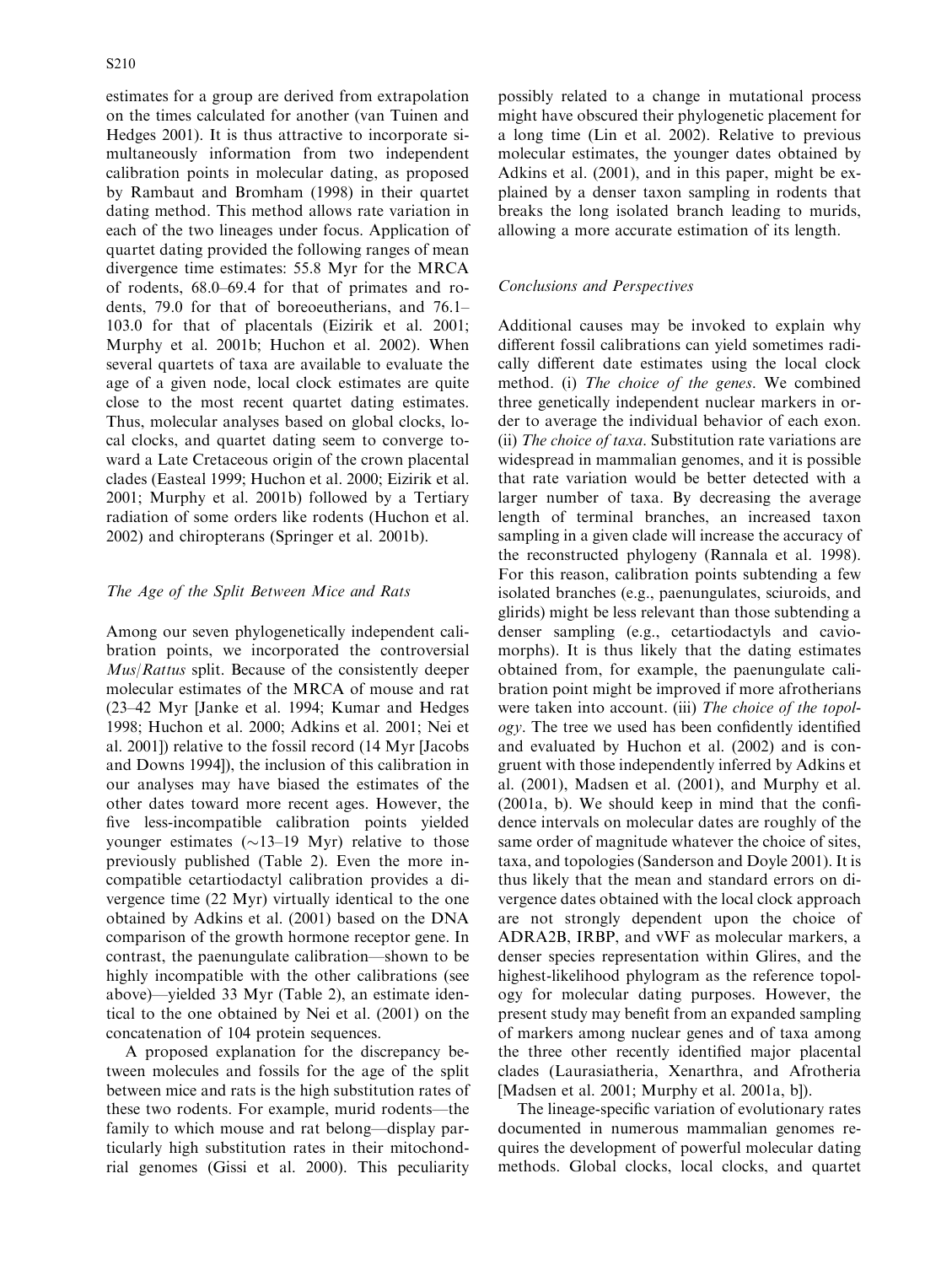dating are limited in their application by the assumption of rate constancy at either a large or a reduced phylogenetic scale. Non- or semiparametric (Sanderson 1997, 2002) and Bayesian (Thorne et al. 1998; Huelsenbeck et al. 2000; Kishino et al. 2001; Aris-Brosou and Yang 2002; Thorne and Kishino 2002) methods that model rate variation through time are another way to accommodate lineagespecific rate heterogeneity. The performance of these methods relies on the distribution of the parameters used to model the evolution of rates, and their use within placental mammals appears promising (Cao et al 2000). Improvements in dating methods in concert with the increase in gene and taxon sampling in molecular studies is likely to yield more accurate divergence dates. Higher reliability of molecular dating estimates combined to new paleontological discoveries might help to reconcile rocks and clocks.

Acknowledgments. This work has been supported by the TMR Network Mammalian Phylogeny (Contract FMRX-CT98-022) of the European Community to M.J.S., the Genopole Montpellier Languedoc-Roussillon, and the Action Bioinformatique inter-EPST of the CNRS. We wish to thank the Centre de Ressources INFOBIOGEN (Evry, France), and Jacques Demaille and Denis Pugnère (Institut de Génétique Humaine de Montpellier, CNRS UPR 1142) for computing facilities. We thank an anonymous referee for comments on the manuscript. This is contribution No. 2002-070 of the Institut des Sciences de l'Evolution de Montpellier (UMR 5554—CNRS).

NOTE ADDED IN PROOF: Using a Bayesian dating approach on 16 kb of nuclear and mitochondrial DNA, and depending on the choice of the sequence partition, Springer MS, Murphy WJ, Eizirik E, O'Brien SJ (2003) [Placental mammal diversification and the Cretaceous–Tertiary boundary. Proc Natl Acad Sci USA 100:1056–1061] found the following range of mean divergence ages: 14–24 Myr for murines, 72–76 Myr for rodents, 82–90 Myr for euarchontoglires, 87–98 Myr for boreoeutherians, and 97–109 Myr for placentals. These results are closer to the local clock estimates here calculated from the Lagomorpha paleontological reference (Table 2) than those averaged from the five most reciprocally compatible calibration points.

### References

- Adkins RM, Honeycutt RL (1994) Evolution of the primate cytochrome c oxidase subunit II gene. J Mol Evol 38:215–231
- Adkins RM, Gelke EL, Rowe D, Honeycutt RL (2001) Molecular phylogeny and divergence time estimates for major rodent groups: Evidence from multiple genes. Mol Biol Evol 18:777–791
- Akaike H (1974) A new look at the statistical model identification. IEEE Trans Auto Contr AC-19:716–723
- Alroy J (1999) The fossil record of North American mammals: Evidence for a Paleocene evolutionary radiation. Syst Biol 48:107–118
- Andrews TD, Easteal S (2000) Evolutionary rate acceleration of cytochrome c oxidase subunit I in simian primates. J Mol Evol 50:562–568
- Andrews TD, Jermiin LS, Easteal S (1998) Accelerated evolution of cytochrome b in simian primates: Adaptive evolution in concert with other mitochondrial proteins? J Mol Evol 47:249–257
- Archibald JD, Averianov AO, Ekdale EG (2001) Late Cretaceous relatives of rabbits, rodents, and other extant eutherian mammals. Nature 414:62–65
- Aris-Brosou S, Yang Z (2002) Effects of models of rate evolution on estimation of divergence dates with special reference to the metazoan 18S ribosomal RNA phylogeny. Syst Biol 51:703–714
- Ayala FJ, Rzhetsky A, Ayala FJ (1998) Origin of the metazoan phyla: Molecular clocks confirm paleontological estimates. Proc Natl Acad Sci USA 95:606–611
- Benton M (1999) Early origins of modern birds and mammals: Molecules vs. morphology. Bioessays 21:1043–1051
- Bousquet J, Strauss SH, Doerksen AH, Price RA (1992) Extensive variation in evolutionary rate of rbcL gene sequences among seed plants. Proc Natl Acad Sci USA 89:7844–7848
- Bromham L, Phillips MJ, Penny D (1999) Growing up with dinosaurs: Molecular dates and the mammalian radiation. Trends Ecol Evol 14:113–118
- Bromham L, Penny D, Rambaut A, Hendy MD (2000) The power of relative rates tests depends on the data. J Mol Evol 50:296–301
- Cao Y, Fujiwara M, Nikaido M, Okada N, Hasegawa M (2000) Interordinal relationships and timescale of eutherian evolution as inferred from mitochondrial genome data. Gene 259:149–158
- Catzeflis FM, Hänni C, Sourrouille P, Douzery E (1995) Molecular systematics of hystricognath rodents: The contribution of sciurognath mitochondrial 12S rRNA sequences. Mol Phylogenet Evol 4:357–360
- DeBry RW, Sagel RM (2001) Phylogeny of Rodentia (Mammalia) inferred from the nuclear-encoded gene IRBP. Mol Phylogenet Evol 19:290–301
- Delsuc F, Catzeflis FM, Stanhope M, Douzery EJP (2001) The evolution of armadillos, anteaters and sloths depicted by nuclear and mitochondrial phylogenies: Implications for the status of the enigmatic fossil Eurotamandua. Proc R Soc Lond B 268:1605– 1615
- Delsuc F, Scally M, Madsen O, Stanhope MJ, de Jong WW, Catzeflis F, Springer MS, Douzery EJP (2002) Molecular phylogeny of living xenarthrans and the impact of character and taxon sampling on the placental tree rooting. Mol Biol Evol 19:1656–1671
- Easteal S (1999) Molecular evidence for the early divergence of placental mammals. BioEssays 21:1052–1058
- Eizirik E, Murphy WJ, O'Brien SJ (2001) Molecular dating and biogeography of the early placental mammal radiation. J Hered 92:212–219
- Felsenstein J (1988) Phylogenies from molecular sequences: Inference and reliability. Annu Rev Genet 22:521–565
- Fieldhouse D, Yazdani F, Golding GB (1997) Substitution rate variation in closely related rodent species. Heredity 78:21–31
- Gheerbrant E, Sudre J, Cappetta H (1996) A Palaeocene proboscidean from Morocco. Nature 383:68–70
- Gingerich PD, Uhen MD (1998) Likelihood estimation of the time of origin of Cetacea and the time of divergence of Cetacea and Artiodactyla. Paleontol Electron 2:1–47
- Gissi C, Reyes A, Pesole G, Saccone C (2000) Lineage-specific evolutionary rate in mammalian mtDNA. Mol Biol Evol 17:1022–1031
- Hartenberger J-L (1994) The evolution of the Gliroidea. In: Tomida Y, Li C-K, Setoguchi T (eds) Rodent and lagomorph families of Asian origins and diversification. National Science Museum Monographs, Tokyo, pp 19–33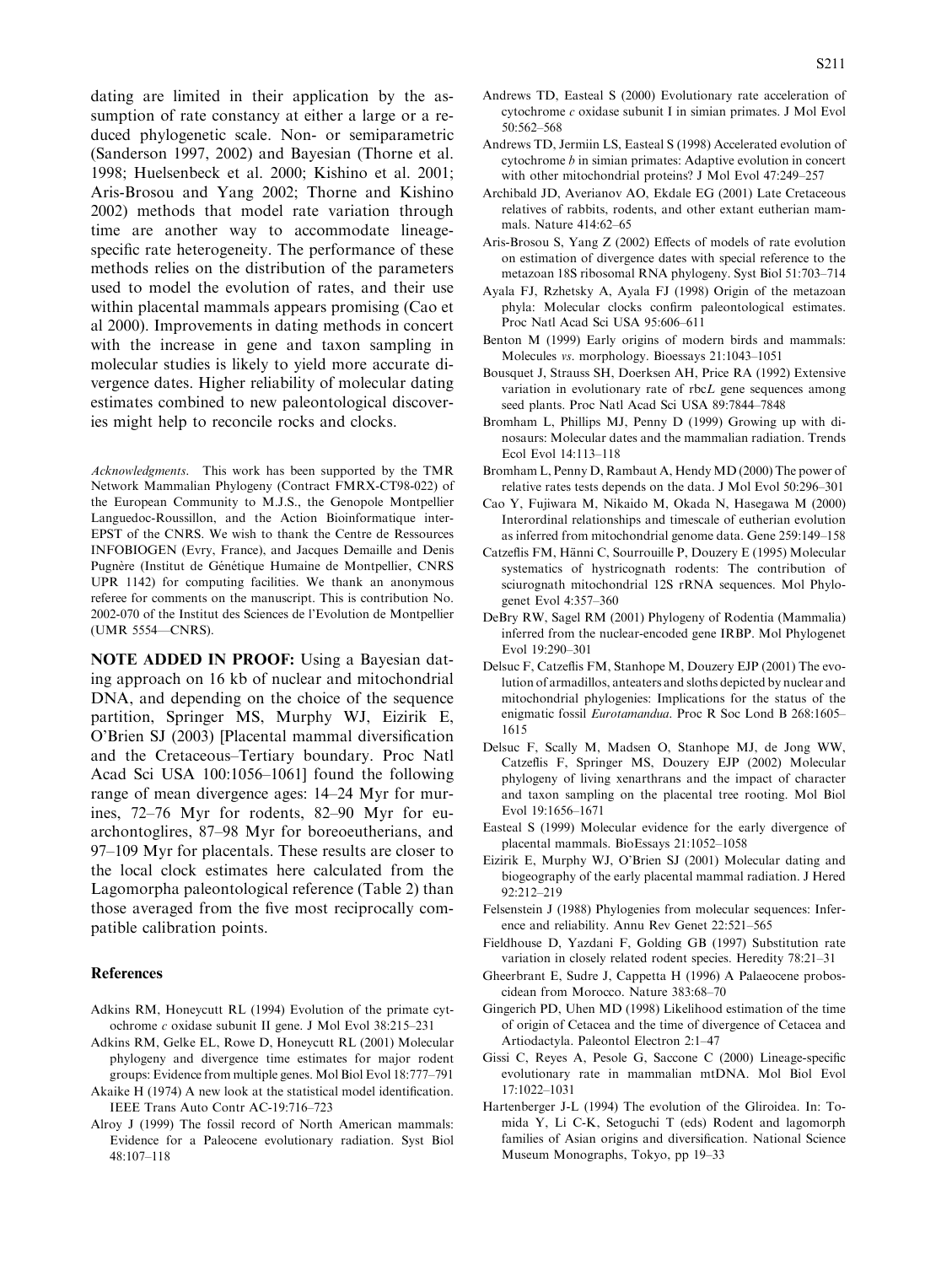- Hartenberger J-L (1998) Description de la radiation des Rodentia (Mammalia) du Paléocène supérieur au Miocène; Incidences phylogénétiques. CR Acad Sci Paris Sci Terre Planètes 326:439– 444
- Huchon D, Douzery EJP (2001) From the Old World to the New World: A molecular chronicle of the phylogeny and biogeography of hystricognath rodents. Mol Phylogenet Evol 20:238– 251
- Huchon D, Catzeflis FM, Douzery EJP (1999) Molecular evolution of the nuclear von Willebrand Factor gene in mammals and the phylogeny of rodents. Mol Biol Evol 16:577–589
- Huchon D, Catzeflis F, Douzery EJP (2000) Variance of molecular datings, evolution of rodents, and the phylogenetic affinities between Ctenodactylidae and Hystricognathi. Proc R Soc Lond B 267:393–402
- Huchon D, Madsen O, Sibbald MJJB, Ament K, Stanhope M, Catzeflis F, de Jong WW, Douzery EJP (2002) Rodent phylogeny and a timescale for the evolution of Glires: Evidence from an extensive taxon sampling using three nuclear genes. Mol Biol Evol 19:1053–1065
- Huelsenbeck JP (1998) Systematic bias in phylogenetic analysis: is the Strepsiptera problem solved? Syst Biol 47:519–537
- Huelsenbeck JP, Larget B, Swofford D (2000) A compound Poisson process for relaxing the molecular clock. Genetics 154:1879–1892
- Jacobs LL, Downs WR (1994) The evolution of murine rodents in Asia. In: Tomida Y, Li C-K, Setoguchi T (eds) Rodent and lagomorph families of Asian origins and diversification. National Science Museum Monographs, Tokyo, pp 149–156
- Janke A, Feldmaier-Fuchs G, Thomas K, Von Haeseler A, Pääbo S (1994) The marsupial mitochondrial genome and the evolution of placental mammals. Genetics 137:243–256
- Janke A, Xu X, Arnason U (1997) The complete mitochondrial genome of the wallaroo (Macropus robustus) and the phylogenetic relationship among Monotremata, Marsupialia, and Eutheria. Proc Natl Acad Sci USA 94:1276–1281
- Ji Q, Luo Z-X, Yuan C-X, Wible JR, Zhang J-P, Georgi J-A (2002) The earliest known eutherian mammal. Nature 416:816–822
- Kishino H, Thorne JL, Bruno WJ (2001) Performance of a divergence time estimation method under a probabilistic model of rate evolution. Mol Biol Evol 18:352–361
- Kishino H, Hasegawa M (1990) Converting distance to time: Application to human evolution. Methods Enzymol 183:550–570
- Kumar S, Hedges SB (1998) A molecular timescale for vertebrate evolution. Nature 392:917–920
- Lanave C, Preparata G, Saccone C, Serio G (1984) A new method for calculating evolutionary substitution rates. J Mol Evol 20:86–93
- Lee MS (1999) Molecular clock calibrations and metazoan divergence dates. J Mol Evol 49:385–391
- Lin Y-H, Waddell PJ, Penny D (2002) Pika and vole mitochondrial genomes increase support for both rodent monophyly and Glires. Gene 294:119–129
- Liu J-C, Makova KD, Adkins RM, Gibson S, Li W-H (2001) Episodic evolution of growth hormone in primates and emergence of the species specificity of human growth hormone receptor. Mol Biol Evol 18:945–953
- Madsen O, Scally M, Douady CJ, Kao DJ, DeBry RW, Adkins R, Amrine H, Stanhope MJ, de Jong WW, Springer MS (2001) Parallel adaptative radiations in two major clades of placental mammals. Nature 409:610–614
- Mallatt J, Sullivan J (1998) 28S and 18S rDNA sequences support the monophyly of lampreys and hagfishes. Mol Biol Evol 15:1706–1718
- McKenna MC, Bell SK (1997) Classification of mammals above the species level. Columbia University Press, New York
- Michaux J, Catzeflis F (2000) The bushlike radiation of muroid rodents is exemplified by the molecular phylogeny of the LCAT nuclear gene. Mol Phylogenet Evol 17:280–293
- Michaux J, Reyes A, Catzeflis F (2001) Evolutionary history of the most speciose mammals: Molecular phylogeny of muroid rodents. Mol Biol Evol 18:2017–2031
- Moncalvo J-M, Lutzoni FM, Rehner SA, Johnson J, Vilgalys R (2000) Phylogenetic relationships of agaric fungi based on nuclear large subunit ribosomal DNA sequences. Syst Biol 49:278–305
- Murphy WJ, Eizirik E, Johnson WE, Zhang YP, Ryder OA, O'Brien S (2001a) Molecular phylogenetics and the origins of placental mammals. Nature 409:614–618
- Murphy WJ, Eizirik E, O'Brien SJ, Madsen O, Scally M, Douady C, Teeling E, Ryder OA, Stanhope MJ, de Jong WW, Springer MS (2001b) Resolution of the early placental mammal radiation using Bayesian phylogenetics. Science 294:2348–2351
- Nedbal MA, Allard MW, Honeycutt RL (1994) Molecular systematics of hystricognath rodents: Evidence from the mitochondrial 12S rRNA gene. Mol Phylogenet Evol 3:206–220
- Nedbal MA, Honeycutt RL, Schlitter DA (1996) Higher-level systematics of rodents (Mammalia, Rodentia): Evidence from the mitochondrial 12S rRNA gene. J Mammal Evol 3:201– 237
- Nei M, Xu P, Glazko G (2001) Estimation of divergence times from multiprotein sequences for a few mammalian species and several distantly related organisms. Proc Natl Acad Sci USA 98:2497–2502
- Philippe H, Germot A (2000) Phylogeny of eukaryotes based on ribosomal RNA: Long-branch attraction and models of sequence evolution. Mol Biol Evol 17:830–834
- Rambaut A, Bromham L (1998) Estimating divergence dates from molecular sequences. Mol Biol Evol 15:442–448
- Rannala B, Huelsenbeck JP, Yang Z, Nielsen R (1998) Taxon sampling and the accuracy of large phylogenies. Syst Biol 47:702–710
- Rodriguez-Trelles F, Tarrio R, Ayala FJ (2002) A methodological bias toward overestimation of molecular evolutionary time scales. Proc Natl Acad Sci USA 99:8112–8115
- Rowe DL, Honeycutt RL (2002) Phylogenetic relationships, ecological correlates, and molecular evolution within the cavioidea (Mammalia, Rodentia). Mol Biol Evol 19:263–277
- Sanderson MJ (1997) A nonparametric approach to estimating divergence times in the absence of rate constancy. Mol Biol Evol 14:1218–1231
- Sanderson MJ (2002) Estimating absolute rates of molecular evolution and divergence times: A penalized likelihood approach. Mol Biol Evol 19:101–109
- Sanderson MJ, Doyle JA (2001) Sources of error and confidence intervals in estimating the age of angiosperms from rbcL and 18S rDNA data. Am J Bot 88:1499–1516
- Soltis PS, Soltis DE, Savolainen V, Crane PR, Barraclough TG (2002) Rate heterogeneity among lineages of tracheophytes: Integration of molecular and fossil data and evidence for molecular living fossils. Proc Natl Acad Sci USA 99:4430– 4435
- Springer MS, DeBry RW, Douady C, Amrine HM, Madsen O, de Jong WW, Stanhope MJ (2001a) Mitochondrial versus nuclear gene sequences in deep-level mammalian phylogeny reconstruction. Mol Biol Evol 18:132–143
- Springer MS, Teeling E, Madsen O, Stanhope MJ, deJong WW (2001b) Integrated fossil and molecular data reconstruct bat echolocation. Proc Natl Acad Sci USA 98:6241–6246
- Takezaki N, Rzhetsky A, Nei M (1995) Phylogenetic test of the molecular clock and linearized trees. Mol Biol Evol 12: 823–833